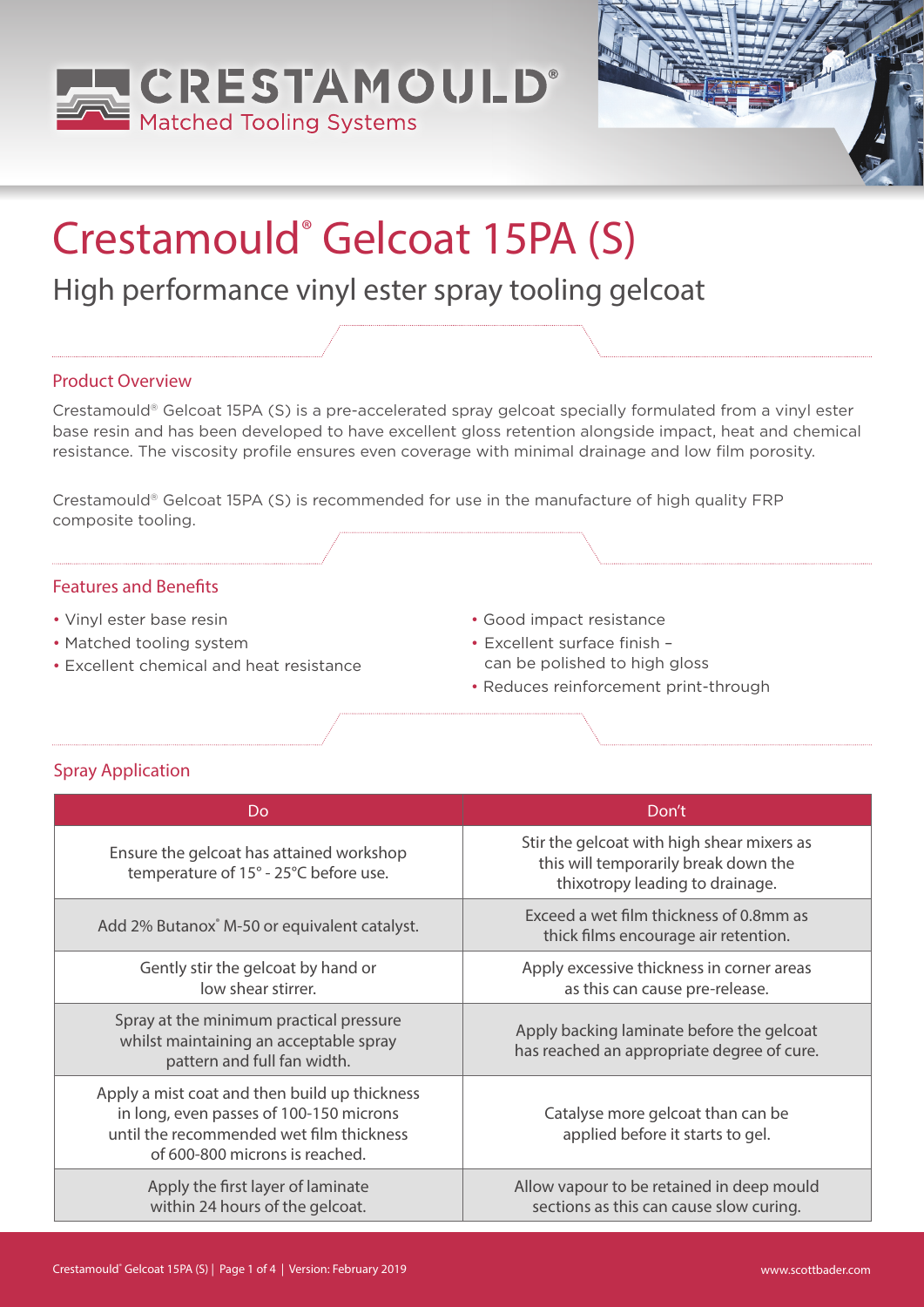#### Spray Set Up

| Application temperature | $15^{\circ}$ - 25 $^{\circ}$ C          |  |
|-------------------------|-----------------------------------------|--|
| Catalyst                | 2% Butanox® M-50 or equivalent catalyst |  |
| Nozzle airless gun      | $423 - 535$                             |  |
| Pressure                | $3$ to 4.5 bars                         |  |
| Distance to mould       | 50cm minimum                            |  |
| <b>Thickness</b>        | 600 - 800 microns                       |  |

# Typical Properties

### Uncured

| <b>Property</b>                               | <b>Typical Value</b> |
|-----------------------------------------------|----------------------|
| Viscosity, $25^{\circ}$ C 0.6s <sup>-1</sup>  | 325 poise            |
| Viscosity, $25^{\circ}$ C 4500s <sup>-1</sup> | 2.3 poise            |

#### Cured

| Property                              | <b>Test Method</b>     | <b>Typical Value</b> |
|---------------------------------------|------------------------|----------------------|
| Barcol Hardness (Model GYZJ 934-1)*   | <b>EN59</b>            | 44                   |
| Heat Deflection Temperaturet (1.8MPa) | BS EN ISO 75-2 (1996)  | $118^{\circ}$ C      |
| Elongation at Break*                  | <b>BS EN ISO 527-2</b> | 2%                   |
| Tensile Strength*                     | <b>BS EN ISO 527-2</b> | 61MPa                |
| Tensile Modulus*                      | <b>BS EN ISO 527-2</b> | 3900MPa              |

\* Curing Schedule - 24hrs at 20°C, 3hrs at 80°C.

† Curing Schedule - 24hrs at 20°C, 5hrs at 80°C, 3hrs at 120°C.

### Gel Time and Backup Time

Catalyst level and temperature will influence the gel time. The product only requires the addition of catalyst to start curing. We recommend the use of a 50% MEKP (type Butanox® M-50) which should be added at 2% in the gelcoat.

| <b>Temperature</b> | Gel time (2% Butanox M-50)** | Backup time (2% Butanox M-50)** |
|--------------------|------------------------------|---------------------------------|
| $15^{\circ}$ C     | 19 minutes                   | 85 minutes                      |
| $20^{\circ}$ C     | 15 minutes                   | 52 minutes                      |
| $25^{\circ}$ C     | 7 minutes                    | 40 minutes                      |
| $30^{\circ}$ C     | 6 minutes                    | 33 minutes                      |

\*\* Measured under laboratory conditions. Information should be used as a guide only.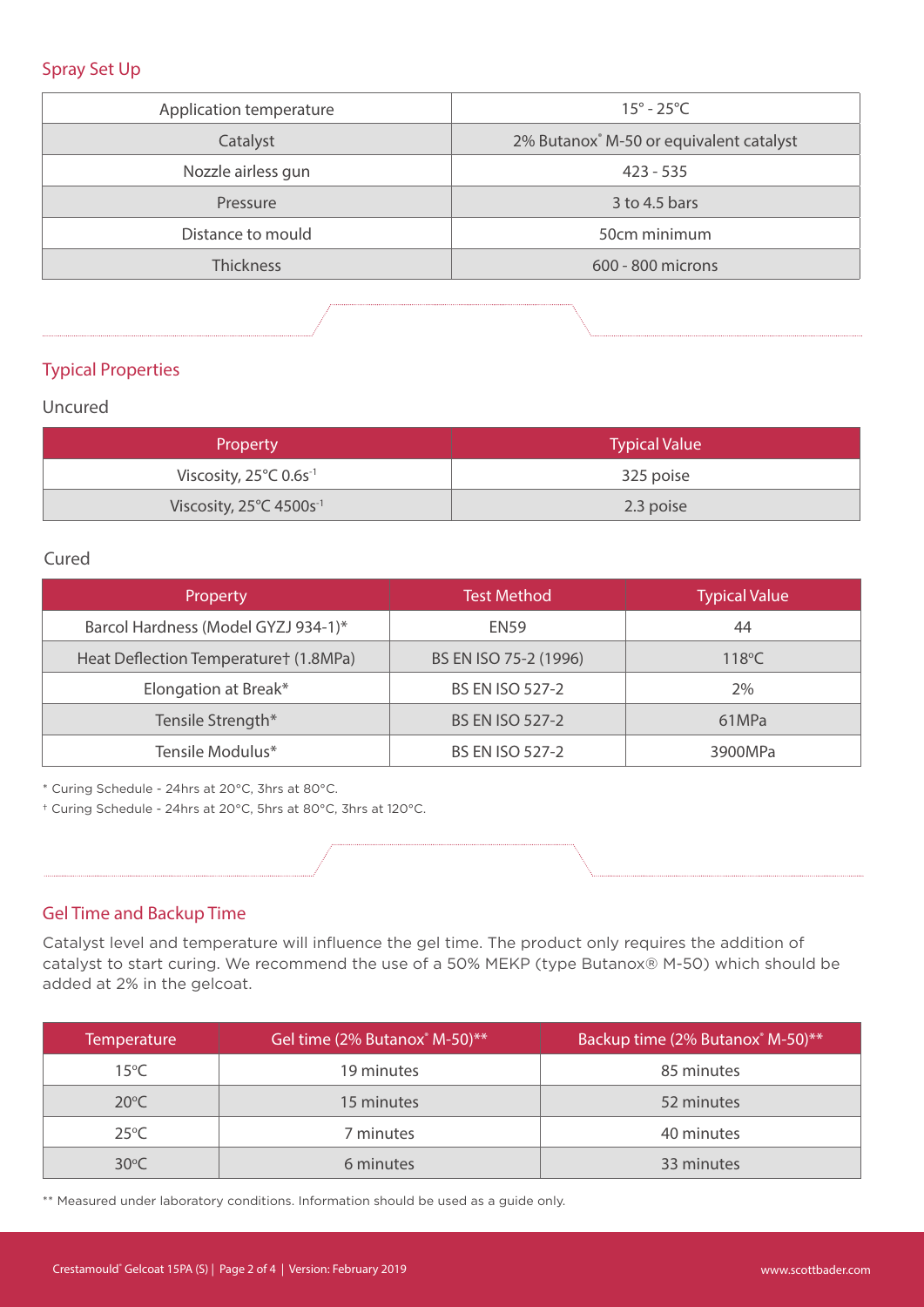#### Additives and Variants

The information contained in this technical data sheet applies to all pigmented versions. Crestamould® Gelcoat 15PA (S) is available in a limited range of colours.

Incorporation of additional material may affect the working, weathering or cured properties of the gelcoat as well as the durability of the mould. Please check with Scott Bader's Technical Service department before using the gelcoat outside of specified parameters.



#### Post-curing

For optimum life, a mould constructed using Crestamould® Gelcoat 15PA (S) should be fully cured before being put into use. This can be achieved by placing the mould in an oven at 40 C for 30 hours. If this is not practical, the mould should be left in warm conditions (>20 C) for 2-3 weeks prior to use. Where a mould is likely to experience severe conditions (e.g. due to high exotherm temperatures within backing laminates), it should be post cured at an elevated temperature. Contact our Technical Service department for further advice.

#### Mould Release System

When a new mould is manufactured, traces of residual monomer remain within the tooling gelcoat. Although post curing at 80 C will reduce this to an insignificant level, exposing a new mould to this temperature is not always practical or desirable. The first release from a new mould is, therefore, likely to be the most difficult, particularly if a mould which is not post cured is subjected to elevated temperatures during its initial use. These temperatures could arise from the exotherm of the laminate contained within the mould, or from the mould itself being passed through a heated area during use. The following procedure was developed to combat release problems on new moulds manufactured and cured at workshop temperature. It demonstrates an excellent release performance on new moulds and is equally effective on moulds of any age:

- 1. Before first use, allow the mould to mature for a minimum of 7 days at  $18^{\circ}$ C or above.
- 2. Clean the mould thoroughly with a polyester mould cleaner.
- 3. Apply a polyester mould sealer according to manufacturer's instructions.
- 4. Apply a semi-permanent release agent according to manufacturer's instructions.
- 5. Optional apply one coat of a hard wax such as Mirrorglaze. This will reduce any tendency to dewet or pre-release when the mould is used.
- 6. After the first release, use a masking tape test to check that the release agent remains on the mould surface.
- 7. If so, apply one coat of semi-permanent or hard wax. If not, repeat steps 2 to 4.
- 8. Continue as step 6 until the release performance becomes predictable and easy then re-apply one coat of release agent as and when required.

#### Recommended testing

It is recommended that customers test all gelcoats before use under their own conditions of application to ensure that the product meets requirements.